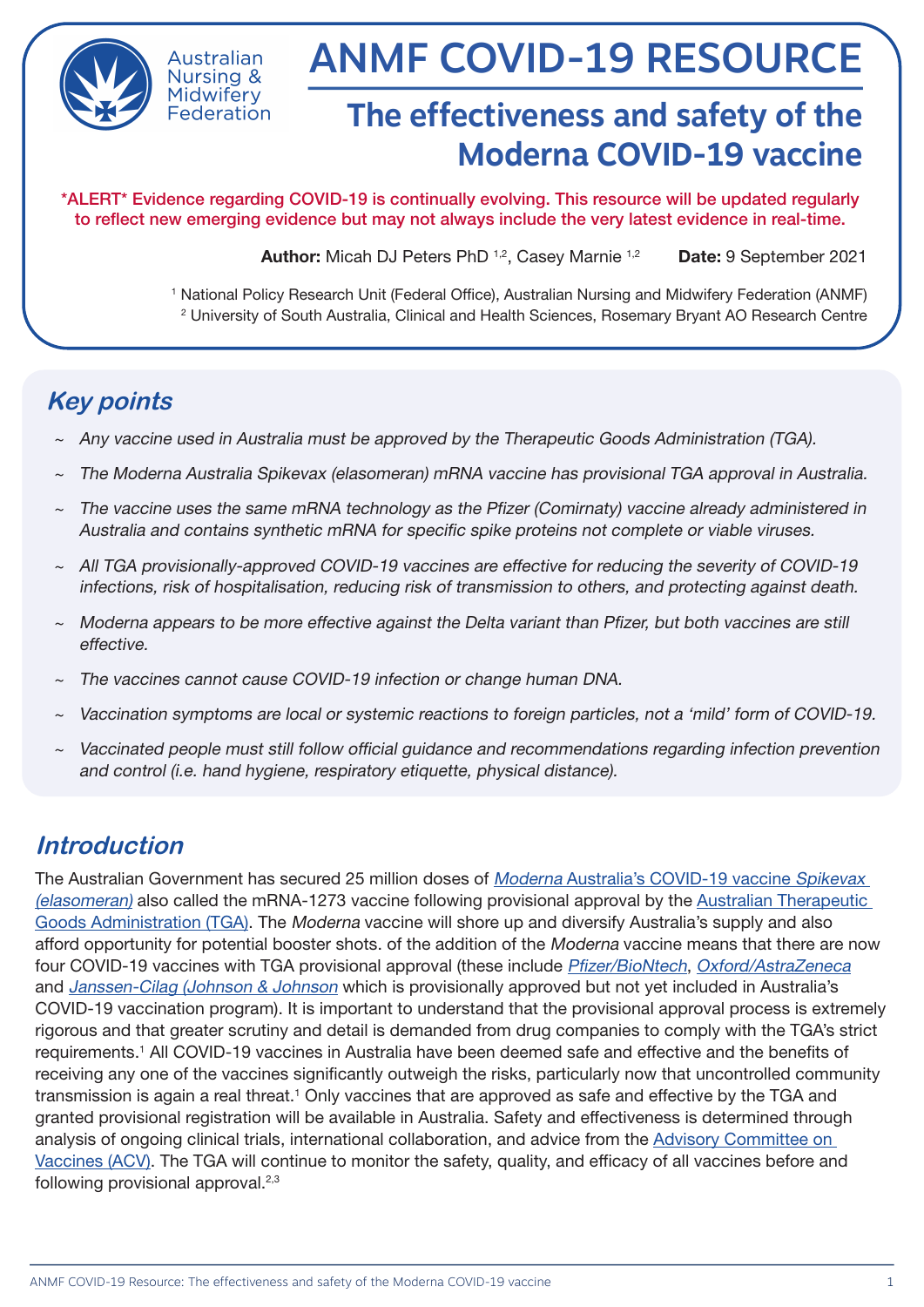Evidence indicates that the COVID-19 vaccines provisionally approved for use in Australia are effective in reducing the severity of illness and likelihood of hospitalisation by over 80 percent and also substantially reduce mortality.<sup>4</sup> The vaccines are also very effective for preventing a person from transmitting the virus to others. There is emerging evidence showing significant reductions in household transmission for Pfizer and AstraZeneca (40-50% reduced transmission among household members after one dose of either,<sup>5</sup> and 81% following two doses of Pfizer),<sup>6</sup> and Moderna (41.9% reduced transmission among household members).<sup>7</sup> Because 100 percent of transmissions are not prevented, all current official public health and social restriction recommendations should continue to be observed regardless of vaccine status.

# **How efficacious/effective is the Moderna vaccine?**

A trial enrolled 30,420 participants and administered either the vaccine or a placebo with 15,210 in each group. Vaccine efficacy was 94.1 percent (95% Confidence Interval, 89.3 to 96.8%; P<0.001). Efficacy was similar across secondary analyses, including; assessment at 14 days following first dose; analyses that included participants who had evidence of SARS-CoV-2 infection at baseline (11 people in the vaccine group and 185 in the placebo group), and analyses for participants aged 65 years or older.<sup>8</sup> Severe COVID-19 illness and one fatality occurred among 30 participants in the placebo group. This suggests that the vaccine provided 100 percent protection against severe COVID-19 disease, COVID-19-related death, and showed no evidence of vaccine-associated enhanced disease (VAED).9

The United States Centers for Disease Control and Prevention (CDC) highlight that the level of certainty for the benefits of the Moderna COVID-19 vaccine was 'high certainty' for the prevention of symptomatic COVID-19 and that evidence was 'moderate certainty' for the estimate of prevention of COVID-19–associated hospitalisation.10 Because data on COVID-19–associated hospitalisations and deaths are still limited, evidence was of 'very low certainty' for the estimates of prevention of asymptomatic SARS-CoV-2 infection and all-cause death, but the prevention of symptomatic infection can reasonably be expected to also prevent associated hospitalisations and deaths.<sup>10</sup>

While not able to determine protection against asymptomatic infection and unable to account for whether people in the vaccine group did not refer themselves for testing, in a Phase 1 trial, at 119 days following vaccination and 90 days following the second dose among 34 adult participants, the vaccine was found to produce high levels of binding and neutralising antibodies three months after vaccination.11 The same study reported finding no serious adverse events nor trial halting phenomena.

#### **COVID-19 variants**

As commonly occurs with other viruses (e.g. influenza), new variants of the SARS-CoV-2 virus have arisen through natural genetic mutation.12 Variants that have altered spike proteins (see below) unlike those of the original virus may be less susceptible to current vaccines.13 The collection of data regarding the vaccines, particularly in the face of variant strains, is ongoing, and in some cases yet to be released.<sup>14-16</sup> The impact of the vaccines on infectiousness/ transmission of SARS-CoV-2 variants between people is still emerging.17

In a un-peer reviewed pre-print, a comparison of the Pfizer and Moderna vaccines found that while both vaccines were effective for protecting against COVID-19 infection and hospitalisation, effectiveness appeared to be lower against the Delta variant compared to the earlier Alpha variant; Moderna (76%, 95% CI: 58- 87%) and Pfizer (42%, 95% CI: 13-62%) among 25,589 vaccinated individuals.18 When comparing rates of infection between matched individuals fully vaccinated with Moderna versus Pfizer across Mayo Clinic Health System sites in Minnesota, Wisconsin, Arizona, Florida, and Iowa, Moderna conferred a two-fold risk reduction against breakthrough infection compared to Pfizer (IRR = 0.50, 95% CI: 0.39-0.64).<sup>18</sup> The same study found that the Moderna vaccine was highly effective (real world) against infection (86%, 95% CI: 81-90.6%) and hospitalisation (91.6%, 95% CI: 81-97%) likely to be caused by the Alpha variant.<sup>18</sup> The authors highlighted the need to consider dosing regimens to support ongoing protection against infection and severe disease.

## **How the Moderna vaccine works**

COVID-19 is caused by the SARS-CoV-2 virus and its more recent variants. Viruses need a host cell to reproduce and cause infection. SARS-CoV-2 viruses are coated in 'spike proteins' that bind to 'ACE2 receptor proteins' which are located on the surface of cells within the human body. When the spike protein and receptor proteins bind, the virus can enter the cell and replicate resulting in infection.19,20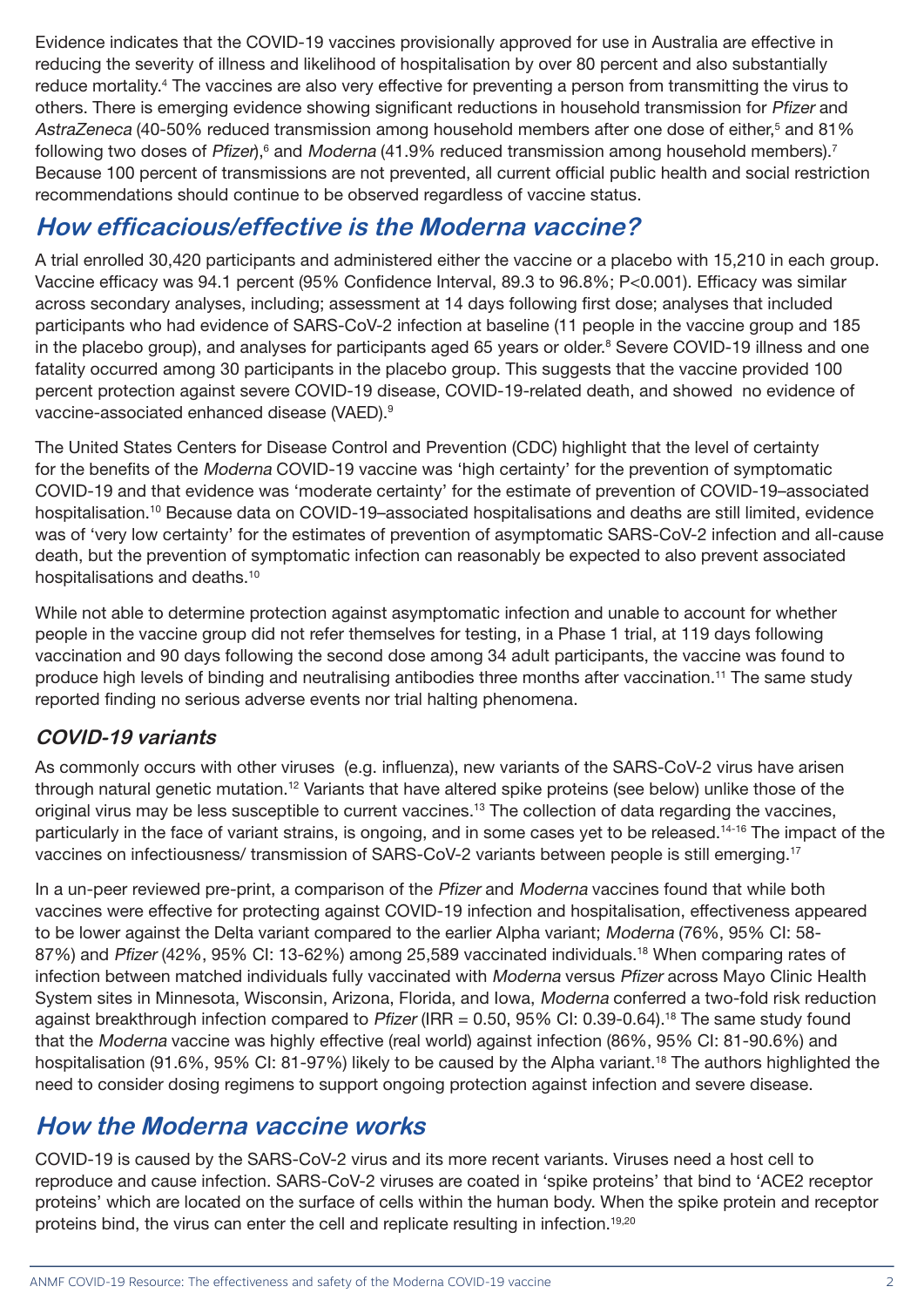To reduce illness severity or prevent infection, the body's immune system must recognise the virus. To do this 'B-cells' produce antibodies that bind to SARS-CoV-2 spike proteins. This then prevents the virus from binding to other human cells. Simultaneously, 'T-cells' identify and destroy infected cells and prevent further infection.

The effectiveness of a person's immune response to SARS-CoV-2 depends on the ability of their body to quickly recognise and respond to viral spike proteins and infected cells. Once the immune system is able to do this, the B- and T-cells remain within the body and continue to provide protection against future infection.<sup>21</sup>

Because variants can have differently shaped spike proteins, the antibodies produced by the body based on the original type of SARS-CoV-2 may not bind as effectively to new variants.<sup>22</sup> Research continues into establishing how well existing vaccines work to develop an effective immune response and reduce the severity of illness caused by variants.<sup>12,23</sup> The vaccine development process can be readily modified to accommodate new virus strains in the same manner as for influenza,<sup>24,25</sup> and research into modifications to the Moderna vaccine for use against variants is progressing.23

The Moderna vaccine is given in two 0.5mL doses 28 days apart.<sup>8</sup> There are currently no data on the interchangeability of the vaccine with others, so the second dose should not be substituted with another type of vaccine. Like the Pfizer/Cominarty vaccine the Moderna COVID-19 vaccine uses synthetic genetic code (messenger RNA/mRNA) to cause the body to make replicas of the SARS-CoV-2 spike protein which are recognised as foreign and cause an immune response.26 If the body recognises the SARS-CoV-2 spike protein in the future, B- and T-cells can inhibit infection and reproduction of the virus and thus reduce the severity of illness and risk of death.<sup>21</sup>

The Moderna vaccine is transported in ten-dose vials frozen at between -25°C and -15°C,<sup>27</sup> and is able to be stored at 2-8°C for up to 30 days. It may be kept for up to one hour at room temperature (15-25°C).<sup>8</sup>

# **How safe is the Moderna vaccine?**

Reactions (reactogenicity) are the immune system's response to the introduction of a foreign body and not a "mild form" of COVID-19. It is not possible for the vaccine to infect a person with COVID-19 or cause changes to human DNA.<sup>22</sup> Severe anaphylactic reactions to the *Moderna* vaccine appears to be very rare (2.5 cases per million doses).<sup>28</sup>

Reactogenicity can include local injection site pain, redness, swelling, and other more systemic symptoms such as fever, muscle soreness, fatigue, or headache.<sup>8</sup> Most reactions are mild (i.e. do not interfere with daily activities) and only last a day or two. Moderate to severe reactions (i.e. headache, fever/chills, fatigue) are very uncommon and usually also resolve in two to three days.<sup>8</sup>

In an un-peer reviewed pre-print, electronic health records for 31,029 vaccinated individuals and 30,933 matched unvaccinated individuals were examined revealing that vaccine-associated adverse effects for both Pfizer and Moderna were extremely rare and that vaccinated and unvaccinated individuals were seen in the clinic at similar rates within 21 days of the first or second actual or assigned vaccination date (first dose Odds Ratio = 1.14, 95% CI: 1.10-1.18; second dose Odds Ratio = 0.91, 95% CI: 0.86-0.96).29 Incidence rates of all surveyed adverse effects were similar or lower in vaccinated individuals compared to unvaccinated individuals after either vaccine dose.<sup>29</sup>

## **Conclusion**

All three COVID-19 vaccines approved for administration in Australia are safe and effective and have met the TGA's strict requirements. Each vaccine is being continuously monitored as the roll-out progresses. The Moderna vaccine will be the latest in the range of vaccines being administered in Australia, and like the Pfizer and AstraZeneca vaccines, has shown strong effectiveness for preventing severe illness, hospitalisation, and transmission reduction. While evidence for prevention of death is difficult to establish, it is reasonable that lower risk of severe illness, hospitalisation, and transmission also flow on to reducing risk of death. While the Delta variant appears to be more resistant to all of the vaccines, even one dose does appear to convey protection and with growing community transmission in Australia, the benefits of vaccination outweigh the risks for the vast majority of people in most circumstances. If you are concerned about receiving a vaccination, it is important to discuss this with your treating healthcare professional/s who will be able to provide evidence-based and personalised information and guidance.